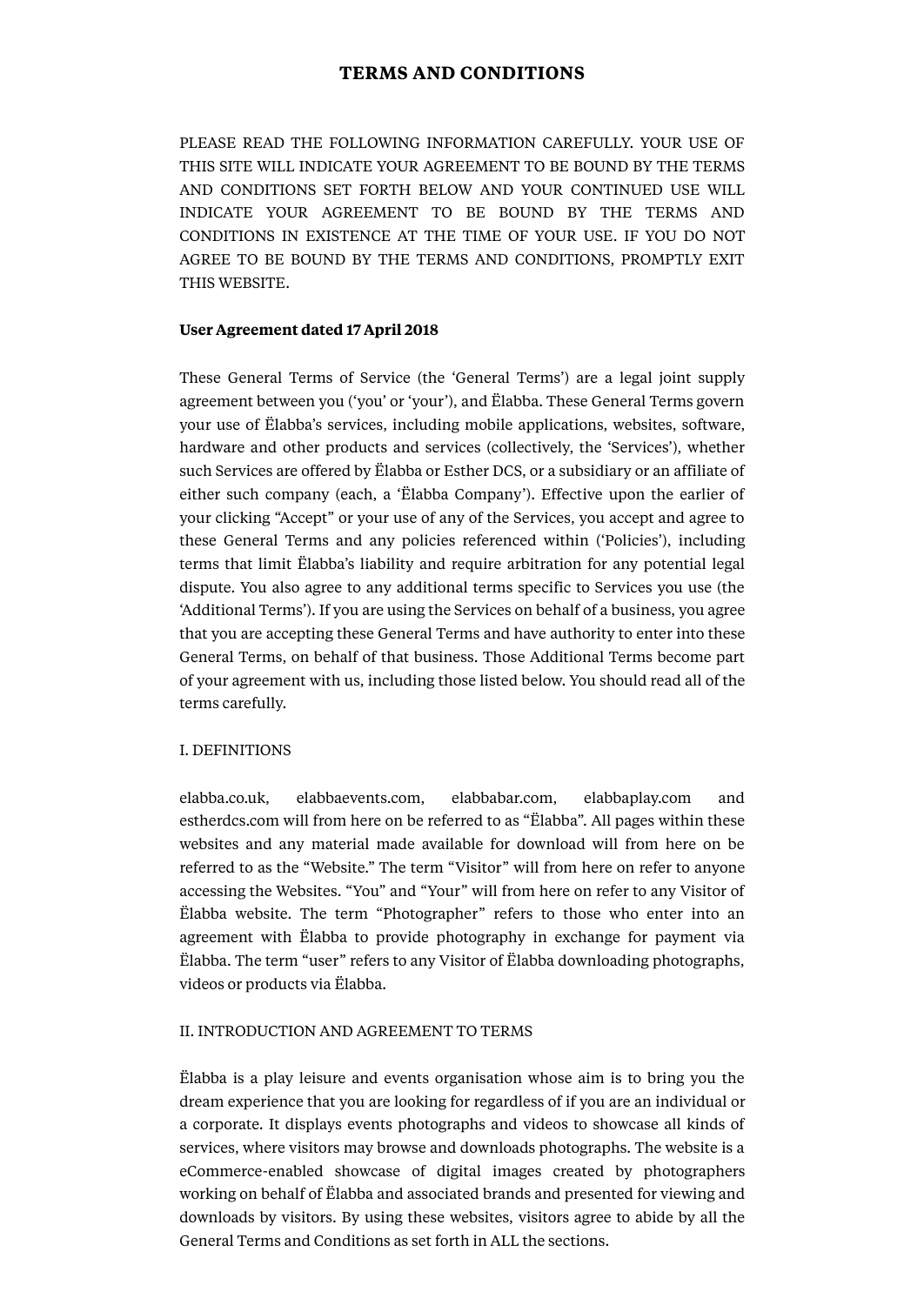#### III. GENERAL TERMS AND CONDITIONS

Ëlabba reserves the right to modify or add additional conditions to the General Terms and Conditions at any time. Please check for updates to the User Agreement. Our User Agreement will indicate the date on which we published it and it came into force. For 30 days after introducing a revised version of the User Agreement we will indicate on our home page and on the account dashboard at login that a revised User Agreement has taken effect and applies to your use of the website. Your continued use of the website shall constitute your acceptance of the User Agreement in effect at the time of your continued use.

By accessing this the gallery you hereby assign and grant Ëlabba and its legal representatives the irrevocable and unrestricted right to use and publish photographs at the premises of the client or in which the client may be included, for editorial, trade, advertising or any other purpose and in any manner and medium; to alter the same without restriction; and to copyright the same. The client hereby releases Ëlabba and its legal representatives and assigns from all claims and liability relating to said photographs. It is agreed that Ëlabba may display and use the photographs or video taken for advertising, display, website and internet promotion, photographic contests, public display such as in malls, photography books, photography instructional books, store fronts, window displays, studio display, television advertising, magazine advertising and any other purpose thought proper by Ëlabba.

Except for Photographer content described above, Visitors grant to Ëlabba a royalty-free, perpetual license to use all rights, including copyright, in content that they upload to the Websites, such as comments about this Website or about content uploaded by Photographers, or comments submitted as guest entries. Ëlabba reserves the right to amend, redact and/or delete comments for any reason.

All other content on these Websites, including but not limited to text, graphics, logos, icons, images, audio clips, video clips, digital downloads, data compilations, and software, as well as any compilation consisting of the selection, organisation, or arrangement of content on this Website, is the property of Ëlabba or its licensors or suppliers.

All pages within these Websites and any material made available for download are the property of Ëlabba, and while displayed on the website all images will be protected by digital encryption and digital watermarks. The Website is protected by government and international copyright and trademark laws. No portion of the materials on this Website owned by Ëlabba may be reprinted, republished, modified, or distributed in any form without the express written permission of Ëlabba. You agree that you shall respect our intellectual property rights and the intellectual property rights of others. You also agree that you shall keep intact any proprietary notices, including copyright notices, contained on any downloaded materials and shall comply with any applicable end user license agreements.

Any rights not expressly granted by these terms and conditions or any applicable end user license agreements are reserved by Ëlabba.